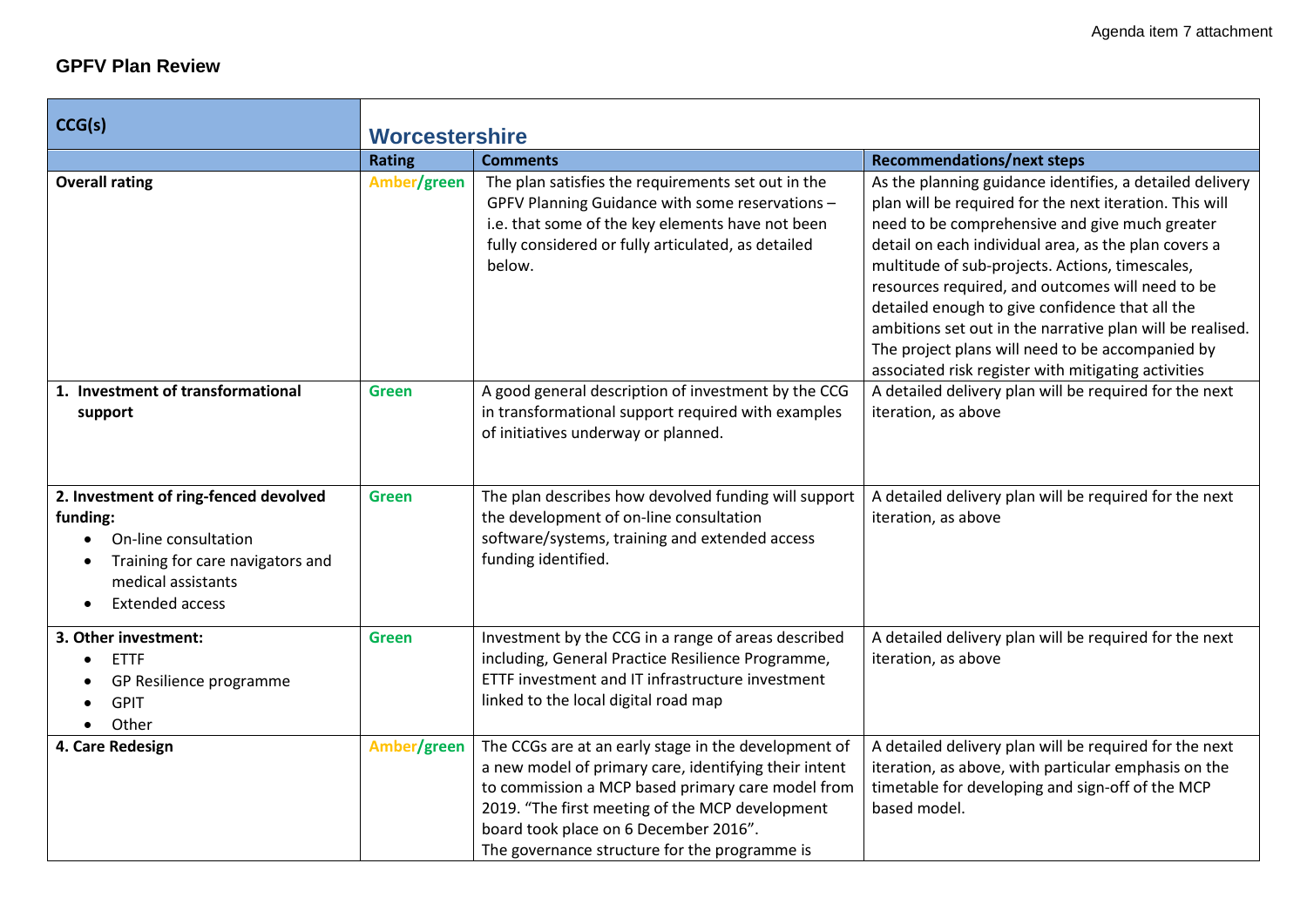|                     |              | illustrated and the process of engagement identified.<br>However, given the importance of developing and<br>agreeing the model with stakeholders is key to the                                                                                                                                                                                 |                                                                                                                                                                                                |
|---------------------|--------------|------------------------------------------------------------------------------------------------------------------------------------------------------------------------------------------------------------------------------------------------------------------------------------------------------------------------------------------------|------------------------------------------------------------------------------------------------------------------------------------------------------------------------------------------------|
|                     |              | successful delivery of services at scale, a clearer                                                                                                                                                                                                                                                                                            |                                                                                                                                                                                                |
|                     |              | timetable needs to be identified.                                                                                                                                                                                                                                                                                                              |                                                                                                                                                                                                |
| 5. Improving access | Amber/green  | The CCGs identify that in two of the areas (Redditch<br>and Bromsgrove and South Worcestershire) there is<br>an ambition to achieve the 100% target by 2019,<br>however no target is set for Wyre Forest. The<br>national extended access trajectories spreadsheet<br>which identifies that all 3 CCG area will achieve the<br>target by 2019. | Clarify the access trajectory target for Wyre Forest.                                                                                                                                          |
|                     |              | Recurrent funding and core requirements identified                                                                                                                                                                                                                                                                                             |                                                                                                                                                                                                |
| 6. Workforce        | Amber/green  | The CCGs are in the process of developing "a local<br>action plan for workforce sustainability and<br>development for 17/18". Key ambitions and<br>initiatives have been identified (including the use of<br>other professionals and roles) in collaboration with<br>HEE set against some local workforce intelligence<br>data.                | A detailed delivery plan will be required for the next<br>iteration, as above, with particular emphasis on the<br>activities and timetable underpinning the workforce<br>development strategy. |
|                     |              | No specific activities against expenditure and a<br>timeline have been identified as yet, however the<br>plan does indicate that "devolved funding and<br>workforce trajectories" will be submitted in February<br>2017"                                                                                                                       |                                                                                                                                                                                                |
| 7. Workload         | <b>Green</b> | Clear description of approach to tackling workload<br>pressures including the GP resilience programme,<br>Time to Care programme" and championing the 10<br>High Impact Actions and promoting self-care.                                                                                                                                       | A detailed delivery plan will be required for the next<br>iteration, as above                                                                                                                  |
| 8. Infrastructure   | <b>Green</b> | Identifies strategy and investment intentions for<br>estates and IT linked to the digital roadmap                                                                                                                                                                                                                                              | Provide future updates on allocations as they are<br>made                                                                                                                                      |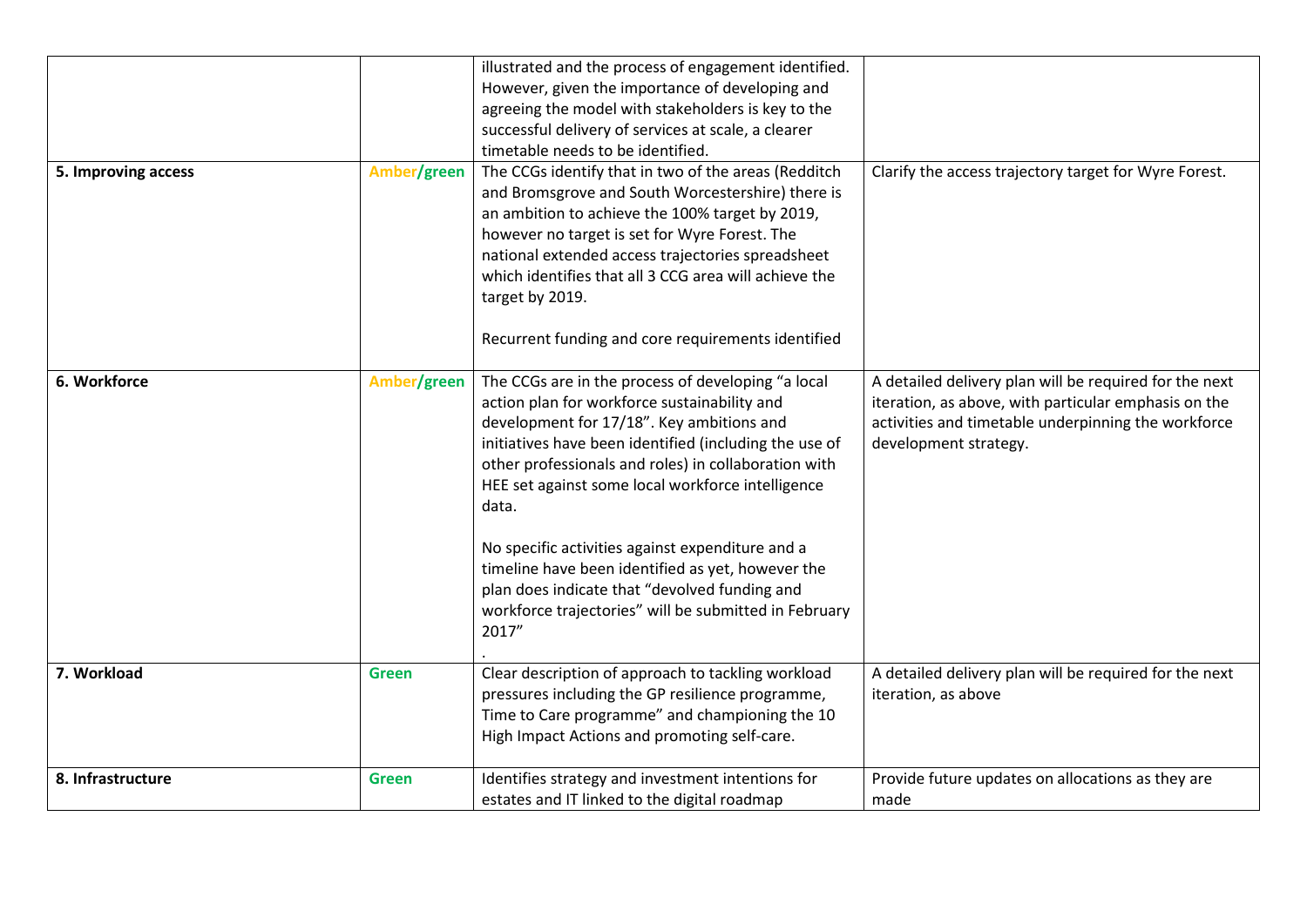#### **Notes on this template**

### **Definition of ratings**

| <b>Rating</b> | Interpretation                                                                                                                                                                                                    |
|---------------|-------------------------------------------------------------------------------------------------------------------------------------------------------------------------------------------------------------------|
| Green         | Satisfies the requirements set out in the GPFV Planning Guidance.<br>Demonstration that all key elements have been carefully considered.                                                                          |
| Amber/green   | Satisfies the requirements set out in the GPFV Planning Guidance with some reservations.<br>Some reservations that some the key elements have not been fully considered or fully articulated.                     |
| Amber/red     | Partially satisfies the requirements set out in the GPFV Planning Guidance but with major reservations.<br>Major reservations that a number the key elements have not been fully considered or fully articulated. |
| Red           | Does not meet the requirement set out in the GPFV Planning Guidance.<br>Few of the key headline themes have been considered or articulated.                                                                       |

#### **Review areas**

#### **Each plan will be reviewed against the following 8 areas:**

#### **Investment - Headlines**

- CCGs must plan to increase general practice funding by at least the % increase in core CCG allocations, to fund core contract changes
- £3 per head non-recurrent transformation support funded from CCG allocations starting in 2017/18 and can be split over 2017/18 and 2018/19 – to be used to stimulate development of at scale providers, implementation of 10 high impact actions and secure sustainability;
- £15m devolved to CCGs in 2017/18 and £20m in 2018/19 to fund online GP consultation software in line with national specification (specification to follow in New Year);
- £10m devolved to NHS England local teams or delegated CCGs in each 2017/18 and 2018/19 to fund training for care navigators and medical assistants for all practices in line with national specification;
- £8m funding in each 2017/18 and 2018/19 to support practice resilience (NHS England)
- £6 per weighted patient for GPAF site CCGs in both 2017/18 and 2018/19, and £3.34 per head for all remaining CCGs in 2018/19
- Estates and Technology Transformation Fund (NHS England)

## **1. TRANSFORMATIONAL SUPPORT**

Plans should set out: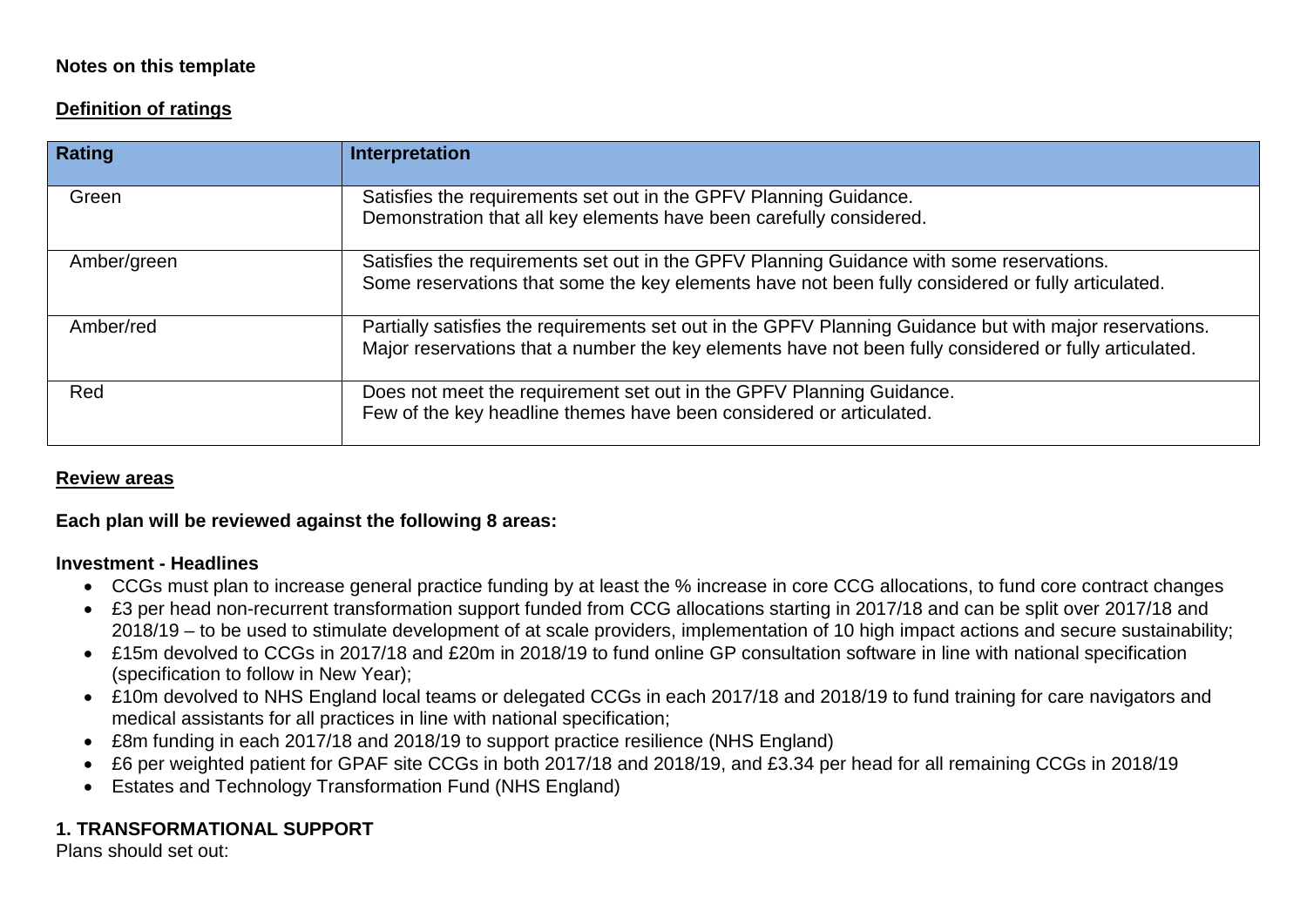- Priorities for use of the £3 per head
- Be clear about investment in general practices or in supporting services e.g. federation development
- Expected outcomes across the 2 year period
- Phasing of spend across the 2 years

## **2. RING-FENCED DEVOLVED FUNDING**

#### **a) On-line consultation**

National specification for online consultation software to follow in the New Year

- Plans should set out:
- Where a system is being 'piloted' locally details of costs and contractual arrangements
- Roll out and 'mainstreaming' plans with phased costings and population coverage
- Procurement strategy
- Linkages across STP footprint and cross borders- consistency check
- Patient and public engagement plans to maximise impact
- Transformational change at practice level to respond to on line consultations- capacity benefit

#### **b) Training for care navigators and medical assistants**

Criteria for use of this funding, and a directory of training providers are available here: <https://www.england.nhs.uk/gp/gpfv/redesign/gpdp/reception-clerical/how-will-it-work/>

- Plans should set out:
- How the CCG intends to deliver the programme
- Any collaborative delivery with other CCGs or across STP
- Fit with other development activity e.g. General Practice Development Programme
- How the delivery plan has been developed with practices
- Outcomes and impacts expected

## **3. OTHER INVESTMENT**

Other investments will be made via funding either held nationally or devolved to NHS England local offices these include:

- General practice resilience programme
- Estates and technology transformation fund
- Increases in funding for GP trainees (HEE)
- Increases in funding for GPIT
- Increases in funding for public health services (section 7A)
- Fully funded practice based mental health therapists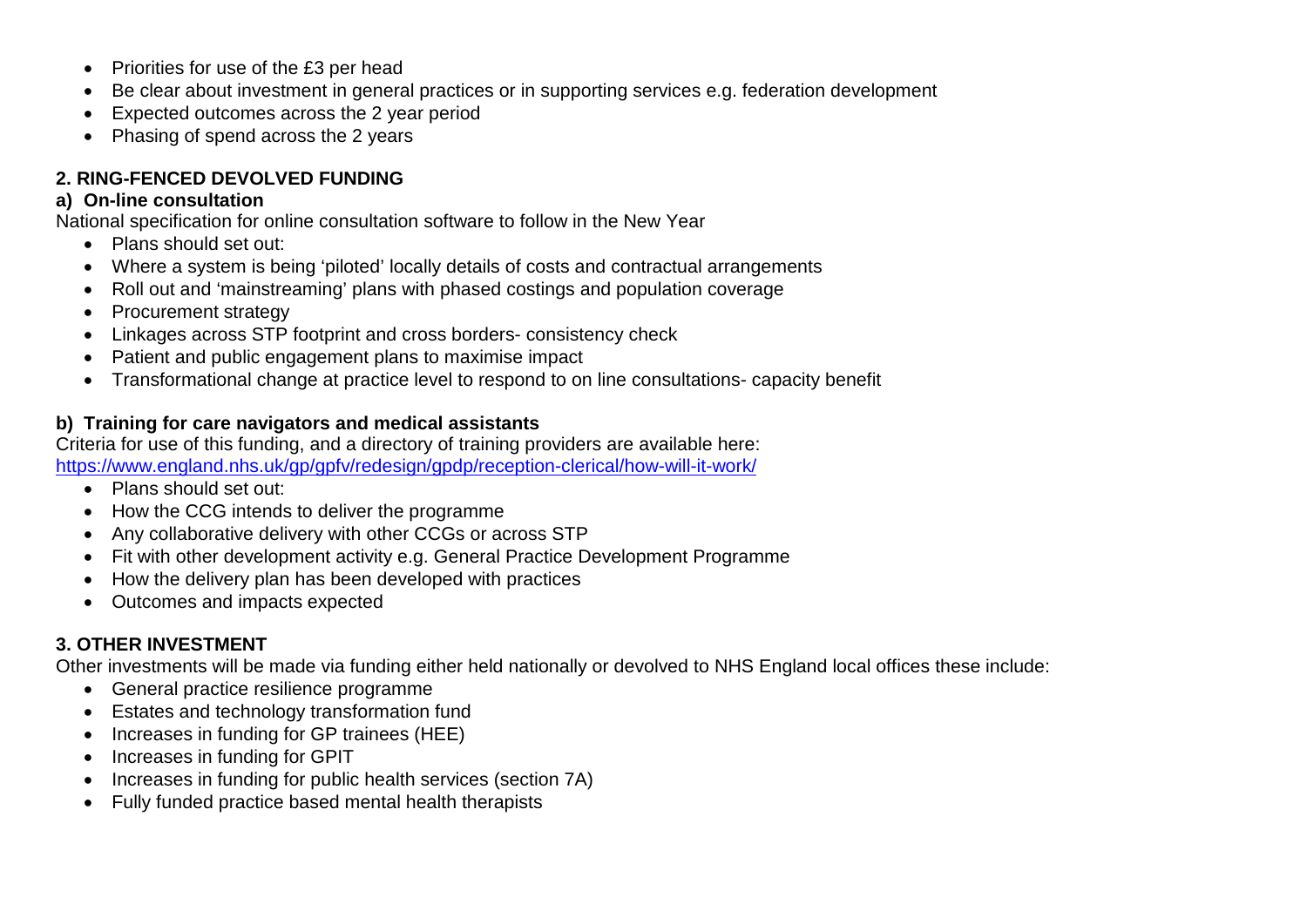The plan should set out how the CCG(s) is working with NHS England and Health Education England on delivery of these programmes and investments

## **4. CARE REDESIGN**

Plans should set out:

- Clear articulated vision (Primary care strategy, Vanguard, new models of care etc.)
- Sustainable services today
- Transformed services tomorrow
- Fits with STP vision
- Includes self care, technology, wider workforce actions to address capacity and capability
- Implementation plan co-produced with primary care providers

# **5. IMPROVING ACCESS**

- £6 per weighted patient for GPAF site CCGs in both 2017/18 and 2018/19, and £3.34 per head for all remaining CCGs in 2018/19
- Recurrent funding
- All CCGs to achieve 100% population coverage of extended GP access by end of March 2019.
- GPFV planning guidance sets out core requirements for extended access.
- CCGs must demonstrate that increased access meets patient demand, which may include additional capacity within core hours as well as in evenings and at weekends.

# **6. WORKFORCE**

Plans should set out:

- Baseline assessment
- Workforce development plans and links to STP workforce development plan
- CCG/STP recruit and retain initiatives
- Plans to promote and develop use of other health care professionals in practice
- Impacts and opportunities from new models of care on delivery of general practice and development of workforce, including skill mix and new roles
- Joint approaches with HEE to deliver increased workforce

# **7. WORKLOAD**

Plans should set out:

- Approach(es) to self-care and care planning
- Inclusion of community pharmacy (and other agencies) within care pathways
- Approach to and support for the general practice development programme (Time for Care), and practice manager development programme